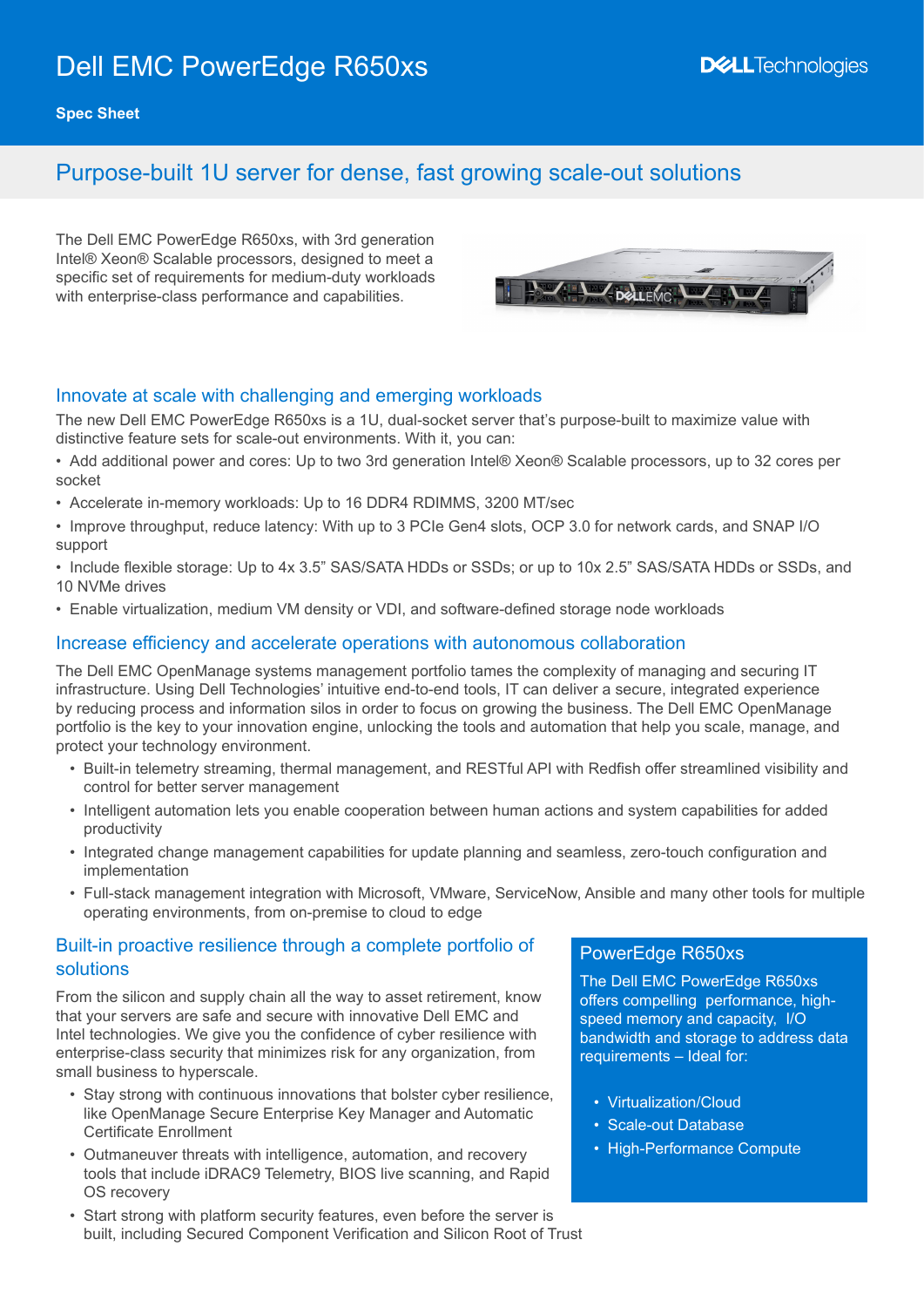| <b>Feature</b>               | <b>Technical Specifications</b>                                                                                                                                                                                                                                                              |                                                                                                                                                                              |
|------------------------------|----------------------------------------------------------------------------------------------------------------------------------------------------------------------------------------------------------------------------------------------------------------------------------------------|------------------------------------------------------------------------------------------------------------------------------------------------------------------------------|
| Processor                    | Up to two 3rd Generation Intel Xeon Scalable processors with up to 32 cores                                                                                                                                                                                                                  |                                                                                                                                                                              |
| Memory                       | • 16 DDR4 DIMM slots, supports RDIMM 1 TB max, speeds up to 3200 MT/s<br>• Supports registered ECC DDR4 DIMMs only                                                                                                                                                                           |                                                                                                                                                                              |
| Storage controllers          | • Internal controllers: PERC H345, PERC H745, PERC H755, PERC H755N, HBA355i, S150<br>• Internal Boot: Internal Dual SD Module, Boot Optimized Storage Subsystem (BOSSS1): HWRAID 2 x M.2 SSDs, USB<br>• External PERC (RAID): PERC H840, HBA355e                                            |                                                                                                                                                                              |
| Drive Bays                   | Front bays:<br>$\cdot$ 0 drive bay<br>• Up to 4 x 3.5-inch SAS/SATA (HDD/SSD) max 64 TB<br>• Up to 8 x 2.5-inch SAS/SATA/NVMe (HDD/SSD) max 61.44 TB<br>• Up to 10 x 2.5-inch SAS/SATA/NVMe (HDD/SSD) max 76.8 TB<br>Rear bays:<br>• Up to 2 x 2.5-inch SAS/SATA/NVMe (HDD/SSD) max 15.36 TB |                                                                                                                                                                              |
| <b>Power Supplies</b>        | • 600 W DC/240 V<br>• 600 W Platinum AC/100 - 240 V<br>• 800 W DC/240 V<br>• 800 W Platinum AC/100 - 240 V<br>• 1100 W DC/-48-(-60) V<br>• 1100 W DC/240 V<br>• 1100 W Titanium AC/100 - 240 V<br>• 1400 W DC/240 V<br>• 1400 W Platinum AC/100 - 240 V                                      |                                                                                                                                                                              |
| Cooling options              | Air cooling                                                                                                                                                                                                                                                                                  |                                                                                                                                                                              |
| Fans                         | • Standard (STD) fans, High performance SLVR fans or High performance GOLD fans<br>• Up to seven cabled fans                                                                                                                                                                                 |                                                                                                                                                                              |
| <b>Dimensions</b>            | • Height $-42.8$ mm (1.68 inches)<br>• Width - 482 mm (18.97 inches)<br>• Depth $-734.95$ mm (28.92 inches) $-$ without bezel<br>$748.79$ mm $(29.47$ inches) – with bezel                                                                                                                   |                                                                                                                                                                              |
| Form Factor                  | 1U rack server                                                                                                                                                                                                                                                                               |                                                                                                                                                                              |
| <b>Embedded Management</b>   | • iDRAC9<br>• iDRAC Service Module<br>• iDRAC Direct<br>• Quick Sync 2 wireless module                                                                                                                                                                                                       |                                                                                                                                                                              |
| Bezel                        | Optional LCD bezel or security bezel                                                                                                                                                                                                                                                         |                                                                                                                                                                              |
| OpenManage Software          | • OpenManage Enterprise<br>• OpenManage Power Manager plugin<br>• OpenManage SupportAssist plugin<br>• OpenManage Update Manager plugin                                                                                                                                                      |                                                                                                                                                                              |
| <b>Mobility</b>              | OpenManage Mobile                                                                                                                                                                                                                                                                            |                                                                                                                                                                              |
| Integrations and Connections | • BMC Truesight<br>• Microsoft System Center<br>• OpenManage Integrations<br>• Red Hat Ansible Modules<br>• VMware vCenter and vRealize Operations Manager                                                                                                                                   | <b>IBM Tivoli Netcool/OMNIbus</b><br>• IBM Tivoli Network Manager IP Edition<br>• Micro Focus Operations Manager<br>• OpenManage Connections<br>• Nagios Core<br>• Nagios XI |
| Security                     | • Cryptographically signed firmware<br>• Secure Boot<br>Secure Erase<br>• Silicon Root of Trust<br>• System Lockdown (requires iDRAC9 Enterprise or Datacenter)<br>• TPM 1.2/2.0 FIPS, CC-TCG certified, TPM 2.0 China NationZ                                                               |                                                                                                                                                                              |
| <b>Embedded NIC</b>          | 2 x 1 GbE LOM                                                                                                                                                                                                                                                                                |                                                                                                                                                                              |
| <b>Network Options</b>       | 1 x OCP 3.0                                                                                                                                                                                                                                                                                  |                                                                                                                                                                              |
| <b>GPU Options</b>           | Not supported                                                                                                                                                                                                                                                                                |                                                                                                                                                                              |
| Ports                        | <b>Front Ports</b><br>• 1 x iDRAC Direct (Micro-AB USB) port<br>$\cdot$ 1 x USB 2.0<br>$\cdot$ 1 x VGA                                                                                                                                                                                       | <b>Rear Ports</b><br>$\cdot$ 1 x USB 2.0<br>• 1 x Serial (optional)<br>$\cdot$ 1 x USB 3.0<br>• 2 x Ethernet<br>$\cdot$ 1 x VGA                                              |
|                              | <b>Internal Ports</b><br>• 1 x USB 3.0 (optional)                                                                                                                                                                                                                                            |                                                                                                                                                                              |
| PCIe                         | Up to 3 x PCIe Gen4 slots                                                                                                                                                                                                                                                                    |                                                                                                                                                                              |